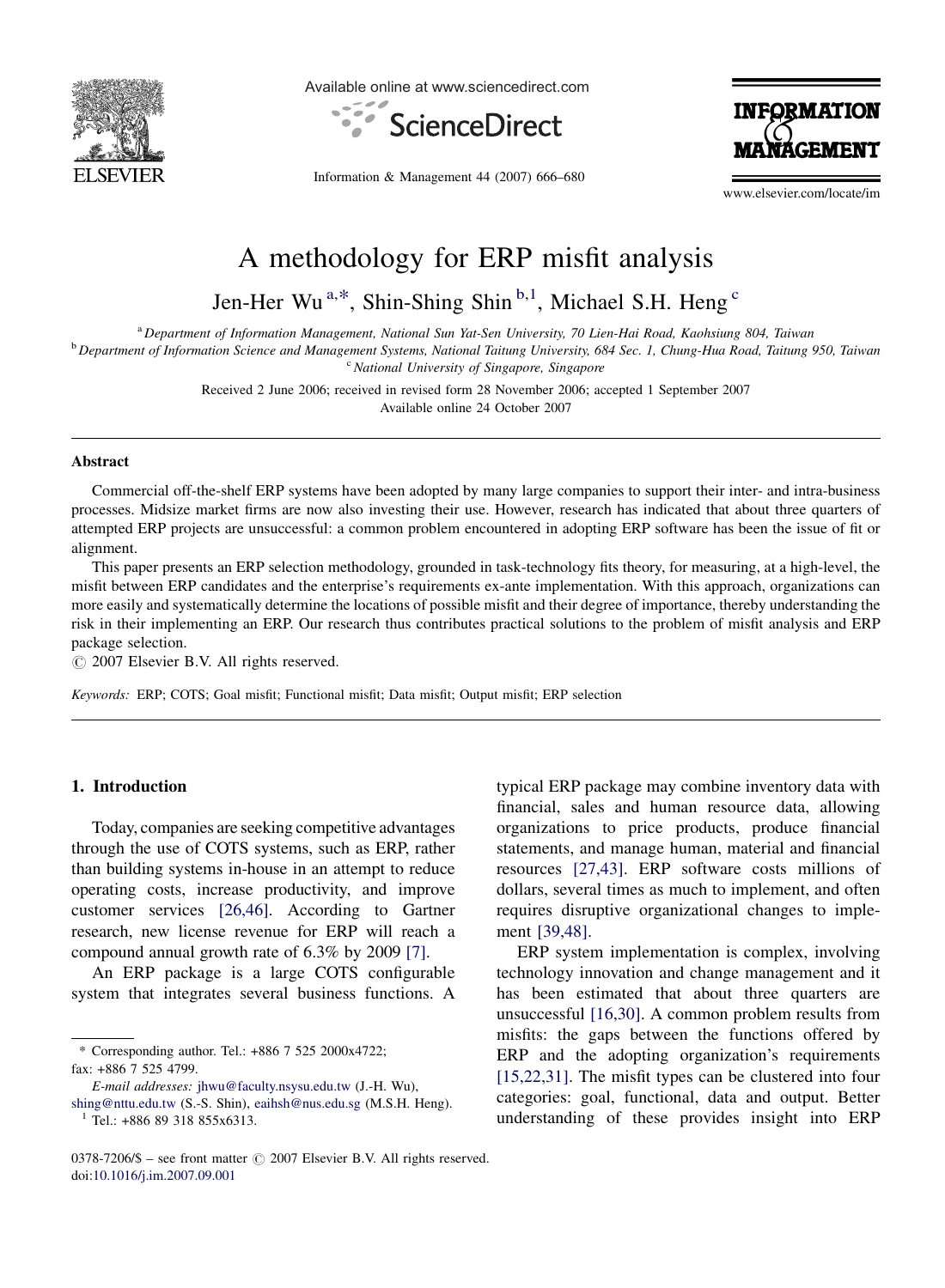selection decisions and thus reduces the risk of project failure [\[17\].](#page--1-0)

While few authors have investigated the nature of ERP misalignment [\[40,47\],](#page--1-0) there are even fewer that have provided empirically grounded heuristics and insights into ERP selection. Therefore, the aim of our research was to present an ERP selection methodology that addressed goal, functional, data, and output misfits for use in an organizational environment. The validity and value of the proposed method were demonstrated using a case study.

## 2. COTS system development process and ERP selection

## 2.1. The COTS system development process

The COTS development process is different from traditional software development and presents many challenges. The main differences occur in the requirement definition, COTS selection, high-level design, integration, and testing phases. Among these differences, poor product selection results in some of the blame for failure; an example provided by Maiden and Ncube [\[24\]](#page--1-0) illustrated this while suggesting that COTS selection was a key decision that impacted all subsequent phases and overall project success. Indeed, they proposed an iterative COTS-based software development process that included direction, requirement, system design, system integration and evaluation phases. The direction phase determined the high-level process objectives. The requirement phase acquired models and validated functional and nonfunctional requirements. The system design phase specified the functional and physical architectures and defined the hardware and software design to meet the requirements. The system integration phase involved product acquisition, prototype integration and integration testing. The integrated system was then to be evaluated against risk and cost criteria. However, little attention was paid to user requirement analysis and systematic support in guiding the selection process.

### 2.2. ERP selection

Several approaches, e.g., from a financial, sociotechnical or functional perspective, have been developed to help select software packages [\[6,9,43\]](#page--1-0). Table 1 illustrates these approaches. The financial perspective is based on cost savings and quantifiable implementation benefits. Evaluation methods include Net-Present-Value, Cost–Benefit Analysis, Payback, Return on Investment, etc. [\[1,13,42\].](#page--1-0) This approach expresses everything in monetary terms. If the present cash inflow value exceeds the present cash outflow value, including initial capital investment, there will be a positive net present value and, thus, acceptance of the investment. However, in ERP selection, it may not be possible to express everything in dollar figures. Further, ERP implementation is fraught with complementary investments that are intangible and difficult to measure [\[3\].](#page--1-0)

A number of researchers have shown that normal accounting-oriented, cost–benefit analysis is unable to evaluate IT/IS effectively [\[8,20\]](#page--1-0). There is now a belief that the financial perspective does not provide a sufficiently good evaluation of the potential and costs of an ERP system. The critical challenge of ERP implementation is mutual adaptation between the IT and the social organization [\[18\]](#page--1-0). Serafeimidis and Smithson [\[37\]](#page--1-0) argued that the evaluations would be improved by using a perspective that included content, context, and evaluation processes. They broadened the scope of conventional evaluation methods to include the context in which the evaluation took place and the process by which the evaluation was performed.

With respect to the functional perspective, the fitness of the system to the task is the major concern when

Table 1 Previous research of ERP selection approach

| Trevious research of ERT selection approach |                                                                                                                                                   |                                   |
|---------------------------------------------|---------------------------------------------------------------------------------------------------------------------------------------------------|-----------------------------------|
| Perspective                                 | Feature                                                                                                                                           | Method                            |
| Financial                                   | Evaluate the ERP based on direct cost savings and<br>quantifiable software implementation benefits                                                | 1. Cost-Benefit Analysis [43]     |
|                                             |                                                                                                                                                   | 2. Net-Present-Value [2]          |
|                                             |                                                                                                                                                   | 3. Pay-back-period [33]           |
|                                             |                                                                                                                                                   | 4. Return on Investment [1]       |
|                                             |                                                                                                                                                   | 5. Internal Rate of Return [1]    |
|                                             |                                                                                                                                                   | 6. Accounting Rate of Return [42] |
| Socio-technical                             | Consider ERP systems as complex social and political entities. Evaluate the<br>system based on content, context and evaluation processes factors. | 1. Hughes and Jones [19]          |
|                                             |                                                                                                                                                   | 2. Kefi [21]                      |
| Functional                                  | Evaluate the ERP based on the package functions and task requirements                                                                             | 1. Map $[31]$                     |
|                                             |                                                                                                                                                   | 2. Accelerated SAP (ASAP) [5]     |
|                                             |                                                                                                                                                   |                                   |